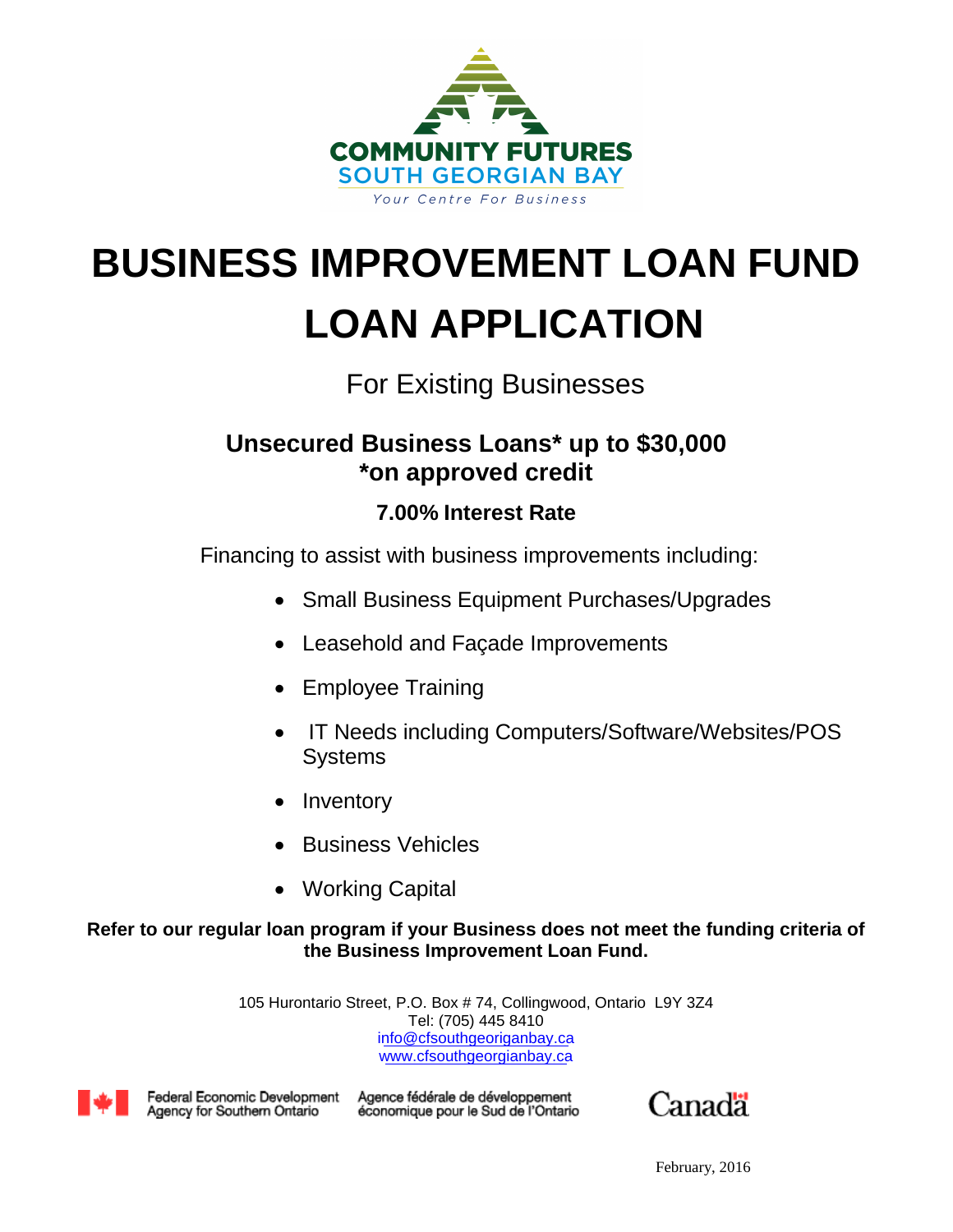

# **BUSINESS IMPROVEMENT LOAN FUND**

# **FOR EXISTING BUSINESSES**

**CHECKLIST OF THINGS TO INCLUDE WITH THIS LOAN APPLICATION**

| <b>Business Information:</b>                                                                                                                                                                                                                                                                                                                                                                                                                                   |
|----------------------------------------------------------------------------------------------------------------------------------------------------------------------------------------------------------------------------------------------------------------------------------------------------------------------------------------------------------------------------------------------------------------------------------------------------------------|
| Minimum 1 year of historical financial statements (profit & loss and balance sheet)<br>Corresponding Income Tax returns and Assessment Notices<br>Current Profit & Loss statement, Aged Accounts Payable and Accounts<br>Receivable lists<br>Current Government Statements for HST/Source Deductions/ WSIB<br>$\bullet$<br>A copy of your incorporation papers, if you are incorporated<br>A copy of your Master Business License, if you are not incorporated |
| Personal Information required for each business principal:                                                                                                                                                                                                                                                                                                                                                                                                     |
| A copy of your current mortgage statement<br>A copy of your current municipal property tax statement<br>A copy of your most recent Personal Income Tax Notice of Assessment<br>A copy of your birth certificate and driver's license                                                                                                                                                                                                                           |
| \$100.00 loan application fee will be due when application is submitted.                                                                                                                                                                                                                                                                                                                                                                                       |

Existing Businesses located in Community Futures South Georgian Bay coverage area including the Towns of Collingwood, WasagaBeach, Blue Mountains, Meaford, Township of Clearview and in Dufferin County, Towns of Orangeville, Shelburne,Mono, Grand Valley, and Townships of Mulmur, Melancthon, Amaranth, East Garafraxa have an opportunity toaccess up to **\$30,000** in financing to assist with improvements to your business including **Small BusinessEquipment Purchases/Upgrades, Leasehold and Façade Improvements, Employee Training and IT Needsincluding Computers/Software/ Websites/POS Systems, Inventory, Business Vehicles and Working Capital.**

**The Business Improvement Loan Fund is available until the funding pool is depleted. Applications will be**

**Refer to our regular loan program if your Business does not meet the funding criteria of the Business Improvement Loan Fund.**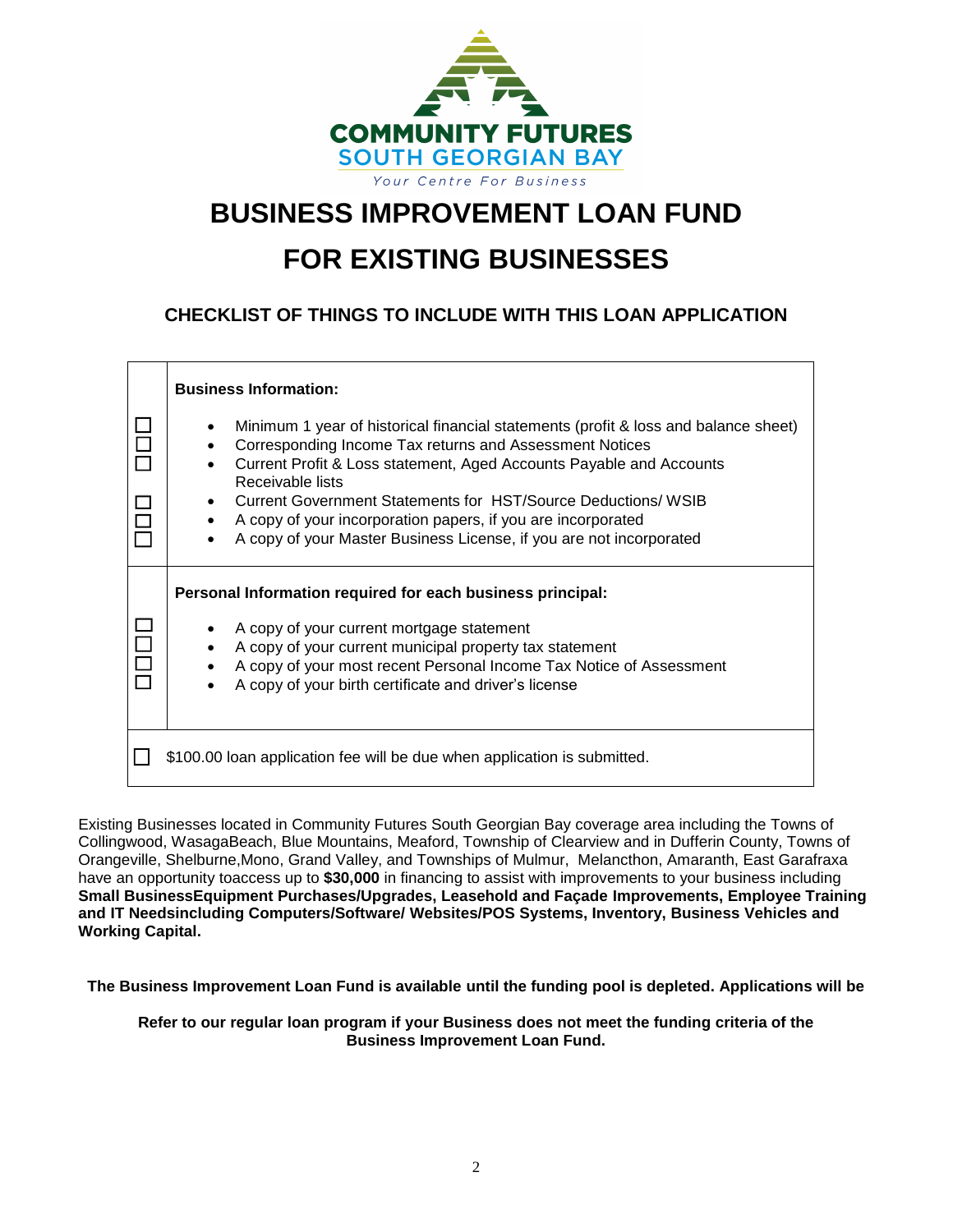# **PRIVACY STATEMENT**

#### *INTRODUCTION*

Community Futures South Georgian Bay (CFSGB) is a federally supported not-for-profit community organization with a volunteer Board of Directors and professional staff whose purpose is to support community economic development and small business growth through business loans or loan guarantees.

CFSGB's privacy policies and procedures that have been developed to comply with Canada's *Personal Information Protection and Electronic Documents Act* ("*PIPEDA*"). *PIPEDA* sets out rules for the collection, use and disclosure of a client's or customer's personal information, as well as safeguarding that information in the course of commercial activity as defined in the legislation.

#### *WHAT IS "PERSONAL INFORMATION"*

Under *PIPEDA,* "Personal Information" means any information that is identifiable to an individual, including name, address, telephone number, Social Insurance Number, and date of birth. It also includes, but is not limited to, other information relating to identity, such as, nationality, gender, marital status, financial information and credit history.

### *PURPOSES FOR PERSONAL INFORMATION*

The CFSGB collects only that personal information required to assess a prospective applicant's eligibility for financial assistance, as well as to report to the Federal Economic Development Agency for Southern Ontario, the federal department that administers the Community Futures Program in Southern Ontario.

#### *CONSENT*

At the time of completing a loan application, the express, written consent of the individual applicant will be sought for the collection, use, retention and disclosure of their personal information for the purposes set out in the CFSGB's privacy policy. An applicant may choose not to provide some or all of the personal information requested, but if the CFSGB is unable to collect sufficient information to validate a financing request, the application for financing may be turned down.

#### *ACCURACY*

The CFSGB endeavours to ensure that all personal information in active files is accurate, current and complete. When a client notifies the CFSGB that his or her personal information requires correction or updating, the necessary changes will be made. Information contained in closed files is not updated.

#### *LIMITING USE, RETENTION & DISCLOSURE*

The CFSGB uses and retains personal information for only those purposes to which the individual has consented. Personal information will be disclosed to only those CFSGB employees, volunteer members of committees and/or Board of Directors that need to know the information for the purposes set out in the CFSGB Privacy Policy.

#### *SAFEGUARDS*

The CFSGB utilizes a number of physical, organizational and technological measures to safeguard personal information from unauthorized access or inadvertent disclosure in accordance with its *Information Security, Retention and Destruction Policy*, including but not limited to:

#### Physical

Active files are stored in locked filing cabinets located in work areas restricted to the CFSGB employees and authorized volunteers. Closed files are stored in locked cabinets for a period of seven years, after which, the information is shredded prior to disposal.

#### Organizational

The CFSGB employees, volunteers, and third party service providers sign confidentiality agreements binding them to safeguarding the confidentiality of personal information to which they have access.

#### Technological

Personal information contained on the CFSGB computers and the electronic database is password protected. As well, the Internet server or router has firewall protection to protect against virus attacks and hacking into the database.

#### Electronic Transmission of Information

Notwithstanding the technological safeguards implemented by the CFSGB, all Internet transmissions are susceptible to possibleloss, misrouting, interception and misuse. For this reason, as part of the application that individuals sign consenting to their personal information being collected, used, retained, and disclosed, the CFSGB will assume that it has the individual's consent to communicate via the Internet unless notified to the contrary.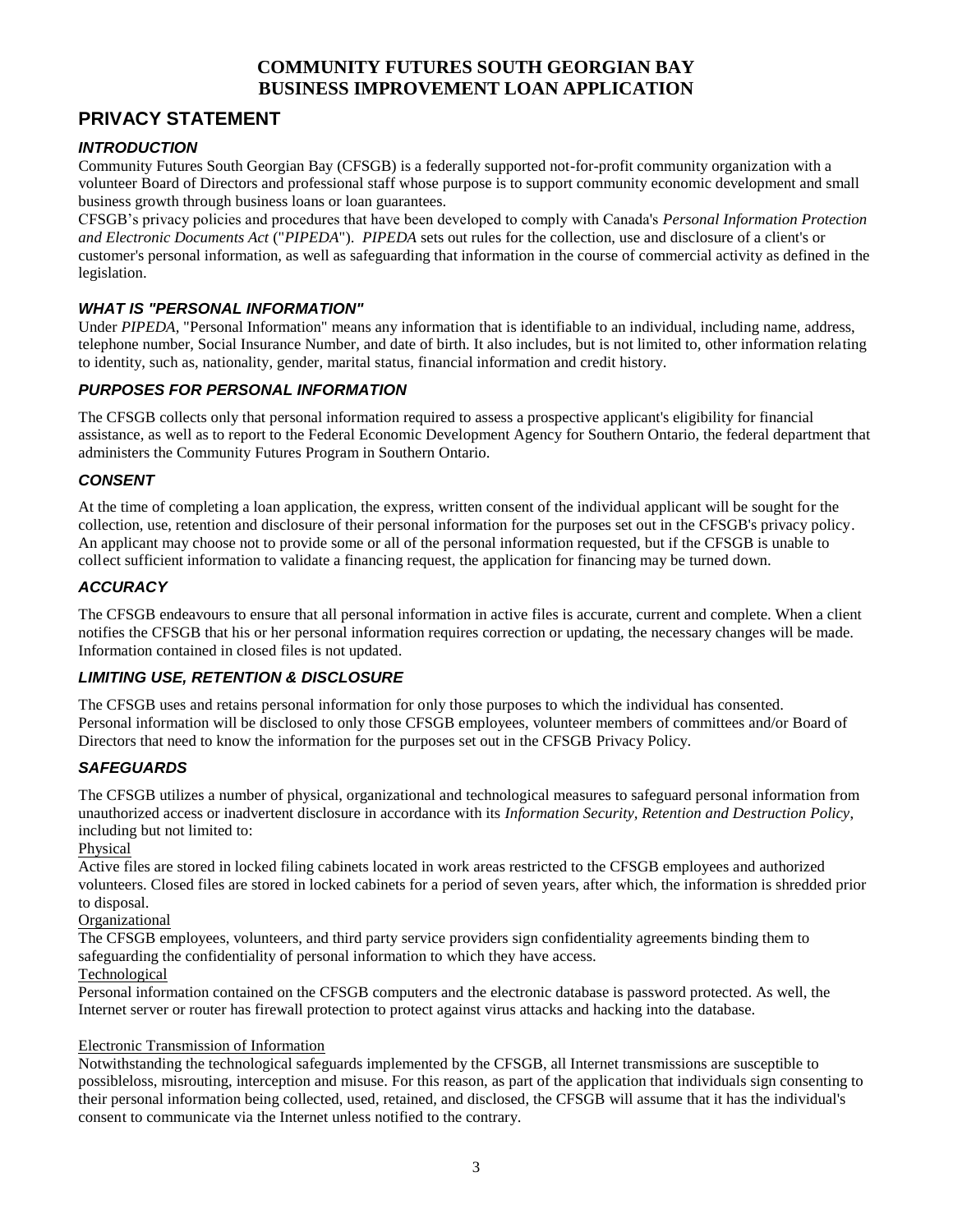#### *INDIVIDUAL ACCESS*

An individual who wishes to review or verify what personal information is held by the CFSGB, may do so by making a request,in writing to the CFSGB's Chief Privacy Officer. Upon verification of the individual's identity, the Chief Privacy Office will provide a written report within 60 days.

#### *INVESTIGATING COMPLAINTS*

Any concern or issue about the CFSGB's personal information handling practices may be made, in writing, to the Chief Privacy Officer. Upon verification of the individual's identity, the Chief Privacy Officer will act promptly to investigate the complaint and provide a written report to the individual.

If the individual is dissatisfied with the report provided by the Chief Privacy Officer, or feels that the corrective action taken by the CFSGB is insufficient, the individual may direct a complaint to the Federal Privacy Commissioner in writing. The address of the Federal Privacy Commissioner is provided in this Privacy Statement for your convenience.

#### *AMENDMENTS TO OUR PRIVACY POLICY*

This Privacy Statement is a summary of the CFSGB's Privacy Policy. For full particulars of the CFSGB's privacy policies and procedures, please request a copy of the Privacy Policy from the CFSGB or a copy may be obtained from the Internet website [at:www.cfsouthgeorgianbay](http://www.centreforbusiness.ca/).ca

The CFSGB Privacy Policy and this Privacy Statement are in effect May 27<sup>th</sup>, 2004 and is retroactive to January 1, 2004. The CFSGB's Privacy Policy and this Privacy Statement may be updated from time to time to reflect amendments in applicable Federal and Provincial laws. Any changes to this Privacy Policy will be posted on the CFSGB website and will apply to personal information collected from the date of the posting of the revised Privacy Policy.

#### *CONTACT INFORMATION*

If you have any questions regarding the CFSGB's Privacy Policy, Information Security, Retention and Destruction Policy, and/or this Privacy Statement, or you wish to make an access to personal information request, please contact:

Gillian Fairley Chief Privacy Officer Community Futures South Georgian Bay 105 Hurontario Street, P.O.Box 74 Collingwood, ON L9Y 3Z4

[info@cfsouthgeoriganbay.c](mailto:info@centreforbusiness.ca)a Phone: (705) 445-8410

#### **OTHER HELPFUL PRIVACY LINKS**

For a copy of *PIPEDA,* or for answers to other questions regarding privacy legislation, below are some helpful privacy links.

Federal Privacy Commissioner [www.privcom.gc.ca](http://www.privcom.gc.ca/) 112 Kent Street Ottawa, ON K1A 1H3

Provincial Privacy Commissioner [www.privcom.on.ca](http://www.privcom.on.ca/)

Siskind, Cromarty, Ivey & Dowler LLP Privacy Law Group: [www.siskindsprivacylaw.com](http://www.siskindsprivacylaw.com/)

The CFSGB Privacy Policy Web Site: www.cfsouthgeorgianbay.ca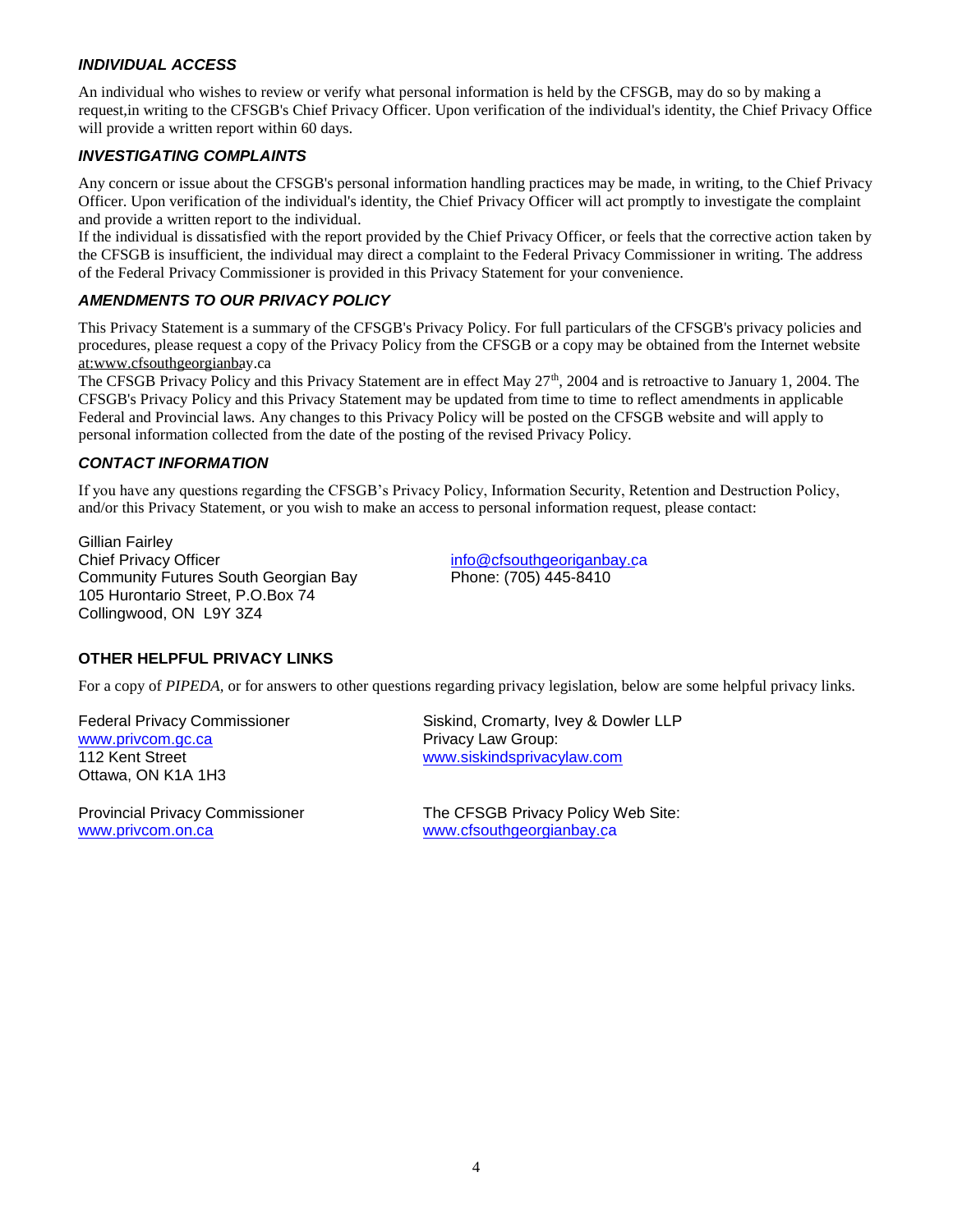## **GENERAL INFORMATION AND GUIDELINES**

## **Business Improvement Loan Fund**

Community Futures South Georgian Bay (CFSGB) is a federally supported not-for-profit communityorganization with a volunteer Board of Directors and professional staff whose purpose is to support communityeconomic development and small business growth through business loans.

The following are the guidelines to be utilized in the review of applications to the **Business Improvement Loan Fund**:

- Unsecured Business Loans\* may be provided under this program \$5,000 to \$30,000 \* on approved credit
- Eligible businesses must be in business for at least one year
- Interest Rate of 7% per annum; maximum 5 year repayment period
- No legal fees, No fees for early payout
- \$100 application fee (only if approved)
- Owner's personal guarantee required
- Completed loan application, personal financial statement, minimum 1 year of financial statements for existing businesses, copies of recent government statements(HST/Source Deductions/WSIB/Income Tax)
- Master Business Licence or Incorporation papers
- Proof of no outstanding government remittances required
- No application deadline, applications will be accepted until funding pool is depleted
- Eligible businesses must be located in or be able to demonstrate an impact on the following area(s): Towns of Collingwood, Wasaga Beach, Blue Mountains, Meaford, Township of Clearview and in Dufferin County, the Towns of Orangeville, Shelburne, Mono, Grand Valley, and Townships of Mulmur, Melancthon, Amaranth, East Garafraxa.

### **WHAT HAPPENS ONCE A LOAN IS APPROVED**

- 1. Loan Agreement and documentation is prepared and provided to you for review and signature.
- 2. Following receipt of executed loan agreement and documentation, the loan will be advanced.
- 3. You will be required to submit an annual financial statement to the Loans Officer for review.<br>4. Pre-authorized debits are required for loan payments and will be processed on the 18<sup>th</sup> day
- Pre-authorized debits are required for loan payments and will be processed on the 18<sup>th</sup> day of each month. Any payments that are returned due to insufficient funds, account closed, account frozen, etc., are subject to a \$50.00 charge.

**NOTE:** As the Corporation is financially supported by the Government of Canada, through the Federal Development Agency of Southern Ontario (FedDev), representatives of FedDev are permitted access to all client files for monitoring and evaluation purposes and you may be contacted by representatives of FedDev as part of the evaluation process.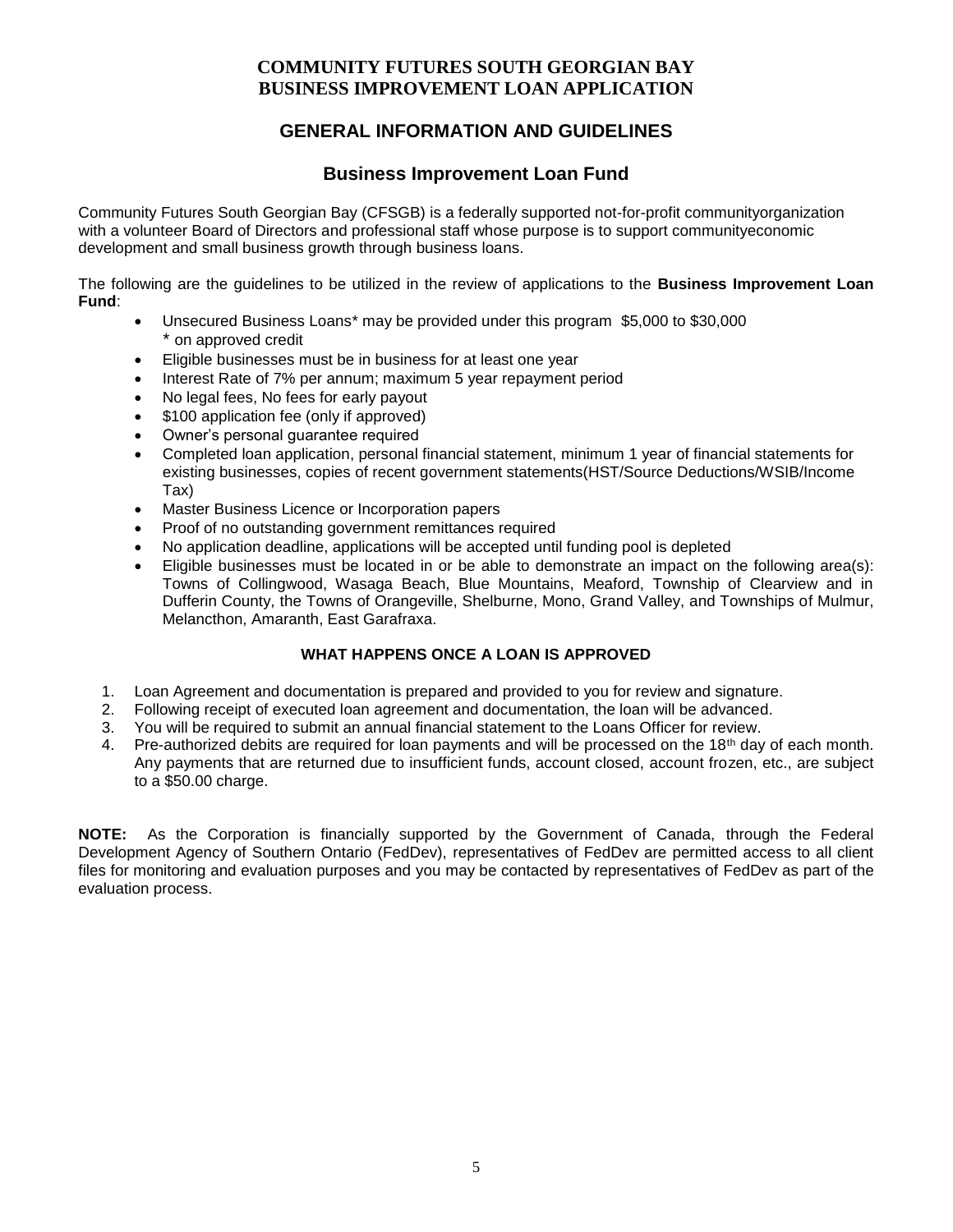# **BACKGROUND INFORMATION**

|                                                        | <b>COMPANY INFORMATION</b> |                            |                       |                                               |             |
|--------------------------------------------------------|----------------------------|----------------------------|-----------------------|-----------------------------------------------|-------------|
| <b>Company Name</b>                                    |                            |                            |                       |                                               |             |
| <b>Address</b><br>(if you have selected a<br>location) |                            |                            |                       |                                               |             |
| <b>City</b>                                            |                            | Prov                       |                       | <b>Postal Code</b>                            |             |
| <b>Telephone</b>                                       |                            | Fax                        |                       | <b>Email</b>                                  |             |
| <b>Web Site</b>                                        |                            |                            |                       | <b>Date Established</b>                       |             |
| <b>Structure</b>                                       |                            | Sole Proprietorship $\Box$ |                       | Partnership                                   | Corporation |
| Location                                               | Owned L                    |                            | <b>Date Purchased</b> |                                               |             |
|                                                        | Leased $\Box$              |                            | <b>Expiry Date</b>    |                                               |             |
| Rate per sq. foot                                      |                            |                            |                       | Total sq. foot area                           |             |
| <b>Federal Business</b><br><b>Number or HST#:</b>      |                            |                            |                       | <b>Provincial Sales Tax</b><br><b>Number:</b> |             |

| OWNER INFORMATION #1 |                |      |  |                    |                             |  |  |
|----------------------|----------------|------|--|--------------------|-----------------------------|--|--|
| <b>Name</b>          |                |      |  |                    | % Owned<br>(if partnership) |  |  |
|                      | <b>Address</b> |      |  |                    |                             |  |  |
| City                 |                | Prov |  | <b>Postal Code</b> |                             |  |  |
| <b>Telephone</b>     |                | Fax  |  | <b>Email</b>       |                             |  |  |

|                  | OWNER INFORMATION # 2 |      |  |                    |  |                             |  |
|------------------|-----------------------|------|--|--------------------|--|-----------------------------|--|
| <b>Name</b>      |                       |      |  |                    |  | % Owned<br>(if partnership) |  |
|                  | <b>Address</b>        |      |  |                    |  |                             |  |
| City             |                       | Prov |  | <b>Postal Code</b> |  |                             |  |
| <b>Telephone</b> |                       | Fax  |  | <b>Email</b>       |  |                             |  |

| <b>PAST SOLVENCY</b>                                                                       |            |                                                       |
|--------------------------------------------------------------------------------------------|------------|-------------------------------------------------------|
| Have you ever owned a business in<br>the past?                                             | Yesl<br>No | If yes explain the current status of the<br>business: |
| Have you owned a business that has<br>ever been in receivership or declared<br>bankruptcy? | Yesl<br>No | If yes explain:                                       |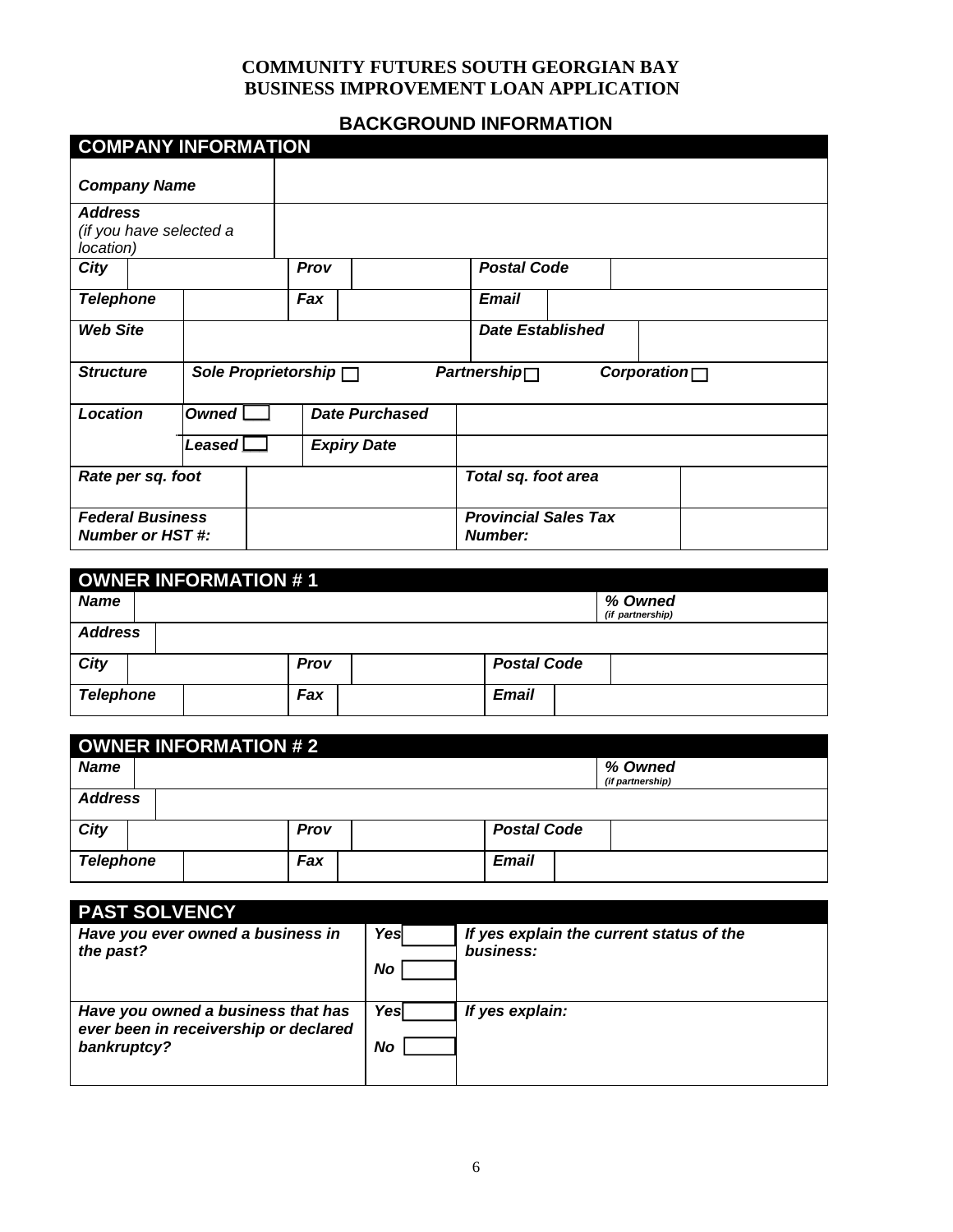| <b>BUSINESS BANKING INFORMATION</b> |                |  |  |  |  |  |  |
|-------------------------------------|----------------|--|--|--|--|--|--|
| <b>Business Bank</b>                |                |  |  |  |  |  |  |
|                                     |                |  |  |  |  |  |  |
| <b>Address</b>                      |                |  |  |  |  |  |  |
|                                     |                |  |  |  |  |  |  |
| <b>Telephone</b>                    | <b>Contact</b> |  |  |  |  |  |  |
|                                     |                |  |  |  |  |  |  |

| <b>BUSINESS &amp; PERSONAL REFERENCES (specify)</b> |                     |  |  |
|-----------------------------------------------------|---------------------|--|--|
| <b>Name &amp; Address</b>                           | <b>Contact Name</b> |  |  |
|                                                     |                     |  |  |
|                                                     | <b>Phone</b>        |  |  |
|                                                     |                     |  |  |
| <b>Name &amp; Address</b>                           | <b>Contact Name</b> |  |  |
|                                                     |                     |  |  |
|                                                     | <b>Phone</b>        |  |  |
|                                                     |                     |  |  |
|                                                     |                     |  |  |

**Have all required Government Remittances (PST/GST/HST/Employer Source Deductions) been paid in accordance with your remittance schedule (check yes or no)?** 

 **Yes No If there are remittances owing to the Government, please complete the table below.**

| <b>OWING TO</b> | <b>AMOUNT</b> | <b>DETAILS</b> |
|-----------------|---------------|----------------|
|                 |               |                |
|                 |               |                |
|                 |               |                |
|                 |               |                |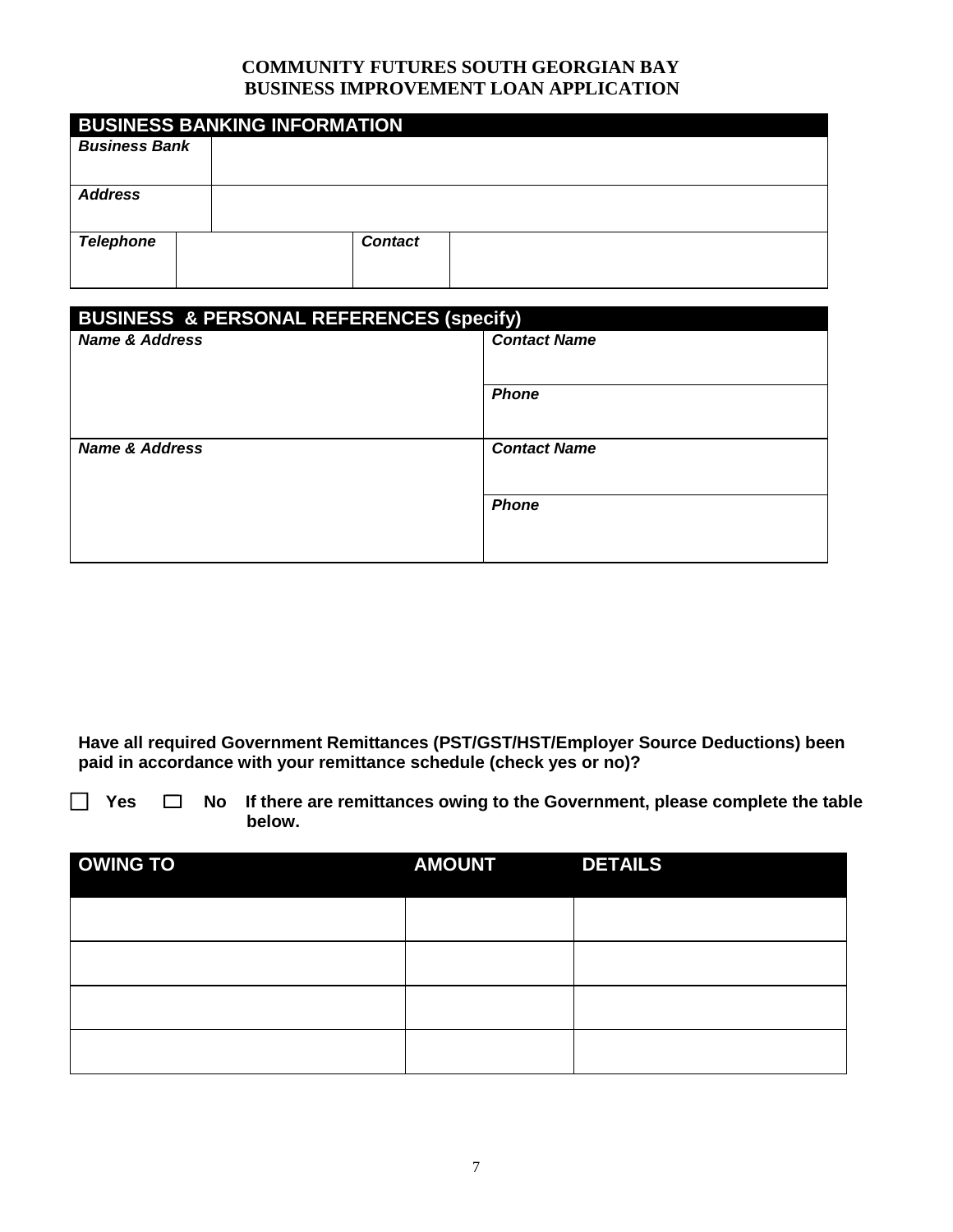# **COMMUNITY FUTURES SOUTH GEORGIAN BAY**

# **LOAN REQUEST SUMMARY**

| <b>ESTIMATED PROJECT COSTS</b>                                    |                                                                   | <b>EXPECTED FINANCING</b>               |                        |                      |  |
|-------------------------------------------------------------------|-------------------------------------------------------------------|-----------------------------------------|------------------------|----------------------|--|
| List the projected costs including all costs incurred to date     | List current and anticipated sources of funding required to cover |                                         |                        |                      |  |
| (please provide details)                                          |                                                                   |                                         | project costs.         |                      |  |
| <b>ITEM</b>                                                       | <b>COST</b>                                                       | <b>APPLICANT'S</b>                      | <b>LOAN REQUEST</b>    | <b>OTHER SOURCES</b> |  |
|                                                                   |                                                                   | <b>CONTRIBUTION</b>                     | From Community Futures | Please Specify:      |  |
|                                                                   |                                                                   |                                         | South Georgian Bay     |                      |  |
|                                                                   |                                                                   |                                         |                        |                      |  |
|                                                                   |                                                                   |                                         |                        |                      |  |
|                                                                   |                                                                   |                                         |                        |                      |  |
|                                                                   |                                                                   |                                         |                        |                      |  |
|                                                                   |                                                                   |                                         |                        |                      |  |
|                                                                   |                                                                   |                                         |                        |                      |  |
|                                                                   |                                                                   |                                         |                        |                      |  |
|                                                                   |                                                                   |                                         |                        |                      |  |
| <b>TOTAL</b>                                                      |                                                                   |                                         |                        |                      |  |
| TOTAL COST SHOULD EQUAL TOTAL OF ALL<br><b>EXPECTED FINANCING</b> |                                                                   | <b>TOTAL OF ALL EXPECTED FINANCING:</b> |                        |                      |  |

| <b>LOAN</b><br><b>REQUEST</b> | Anticipated<br><b>Repayment</b> | PLEASE LIST ALL THE FINANCIAL INSTITUTIONS WHERE YOU<br><b>CURRENTLY HAVE A BANK ACCOUNT</b> |                |                       |  |
|-------------------------------|---------------------------------|----------------------------------------------------------------------------------------------|----------------|-----------------------|--|
|                               | $(5$ years max)                 | <b>Bank Name</b>                                                                             | <b>Address</b> | <b>Account Number</b> |  |
|                               |                                 |                                                                                              |                |                       |  |
|                               |                                 |                                                                                              |                |                       |  |
|                               |                                 |                                                                                              |                |                       |  |

# **INCOMPLETE APPLICATION CANNOT BE PROCESSED**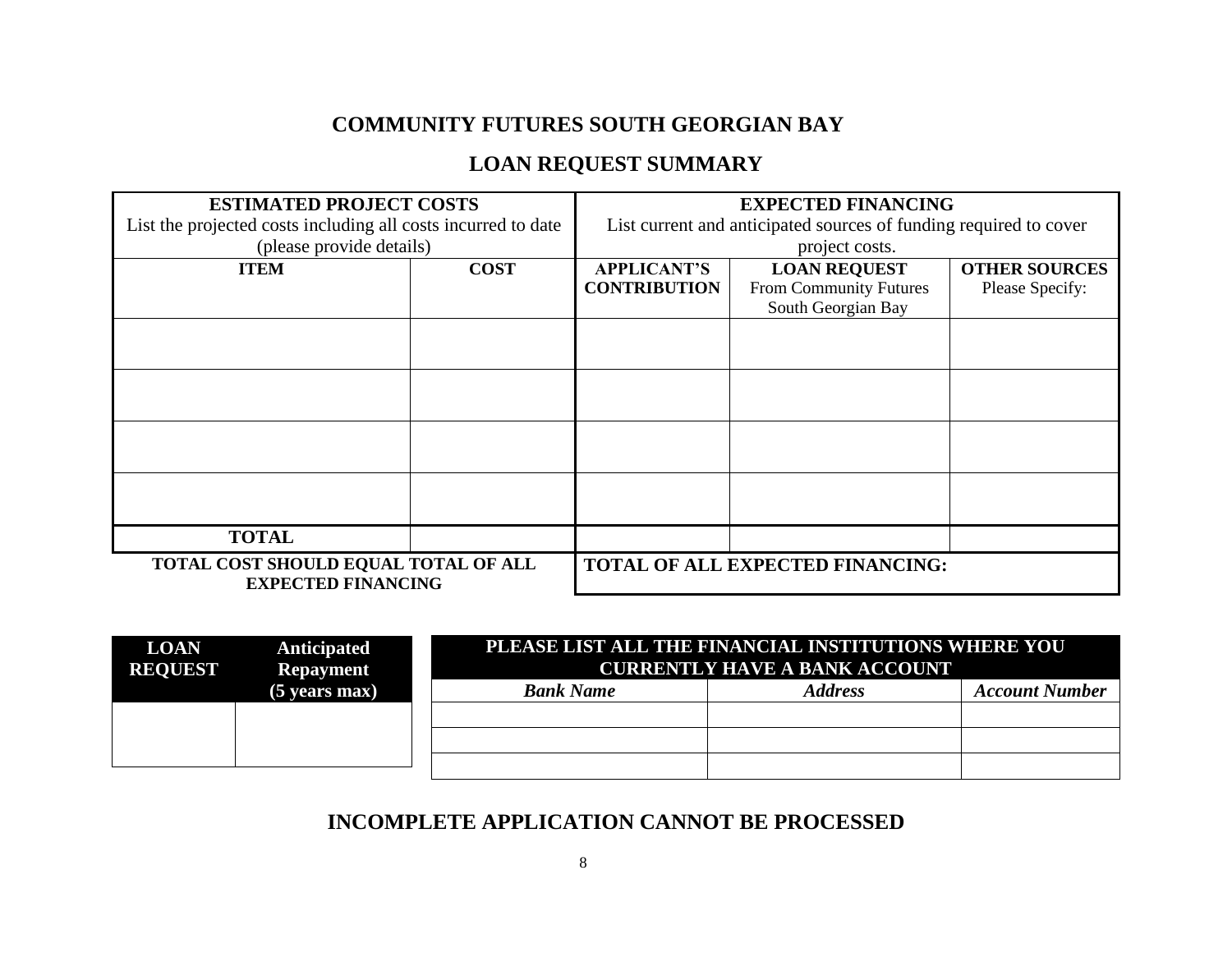#### To: Community Futures South Georgian Bay (the "Corporation")

#### **THE APPLICANT UNDERSTANDS AND AGREES**:

(a) That the Applicant will be responsible for payment of all charges relative to preparation, execution and registration of such documents as may be required by the Corporation or its solicitors, in the event this application is approved. Such fees will be deducted from any monies advanced to the undersigned.

(b) That the terms and conditions of any financing which may be authorized will be set forth in an Approval Letter, for agreement and acceptance by the Applicant;

(c) That the statements made herein are for the express purpose of obtaining financing from the Corporation and are to the best of the Applicant's knowledge and belief true and correct. The Applicant understands that additional information in support of this application must be supplied to the Corporation, if requested, before adequate consideration can be given to this application. The Applicant realizes that any present or future indebtedness of the Applicant, or the Applicant's business, to the Corporation may become due and payable if any information provided by the Applicant to the Corporation proves to be inaccurate or incomplete;

(d) That in applying for this financing and, in the event that the Corporation approves such application, the Applicant's personal and confidential business information will be requested from the Applicant and/or collected from third parties that have information about the Applicant's business and personal financial status for the purposes of determining the Applicant's eligibility for financing and reporting to the Government of Canada.

#### **DISCLOSURE, RELEASE AND WAIVER OF LIABILITY**

(a) The Applicant acknowledges that he or she approached the Corporation to obtain information about business and has, or is preparing a business plan.

(b) The Applicant acknowledges that he or she is solely responsible for the success or failure of his/her business, and that any information which is provided to the Applicant by representatives of the Corporation is for the Applicant's understanding only. It is the Applicant's responsibility to verify the accuracy of such information or to seek additional information concerning any aspects of the Applicant's proposed business.

(c) The Applicant further agrees to hold the Corporation harmless and hereby releases and discharges the Corporation from any actions, damages, claims or demands which may arise, directly or indirectly, as a result of any act or omission by the Corporation in providing information to the Applicant, and to indemnify the Corporation from any such actions, damages, claims or demands which might be suffered by the Applicant's business or any guarantor in connection with any such information.

#### **COLLECTION, USE, AND DISCLOSURE OF PERSONAL AND BUSINESS INFORMATION**

(a) The Applicant acknowledges that, as the operation of the Corporation is financially supported by the Government of Canada, through the Federal Economic Development Agency for Southern Ontario (FedDev), representatives of FedDev are permitted access to the files of the Corporation for monitoring and evaluation purposes and that the Applicant may be contacted by representatives of FedDev and that, such information as is acquired by the FedDev will be treated as confidential.

(b) The Applicant acknowledges receipt of the Corporation's *Privacy Statement* and hereby consents to his or her personal and business information being collected, used, retained, and disclosed by the Corporation for the limited purposes as set out above. The Applicant further understands that under Federal privacy law, he or she has access to the information held by the Corporation and knows to